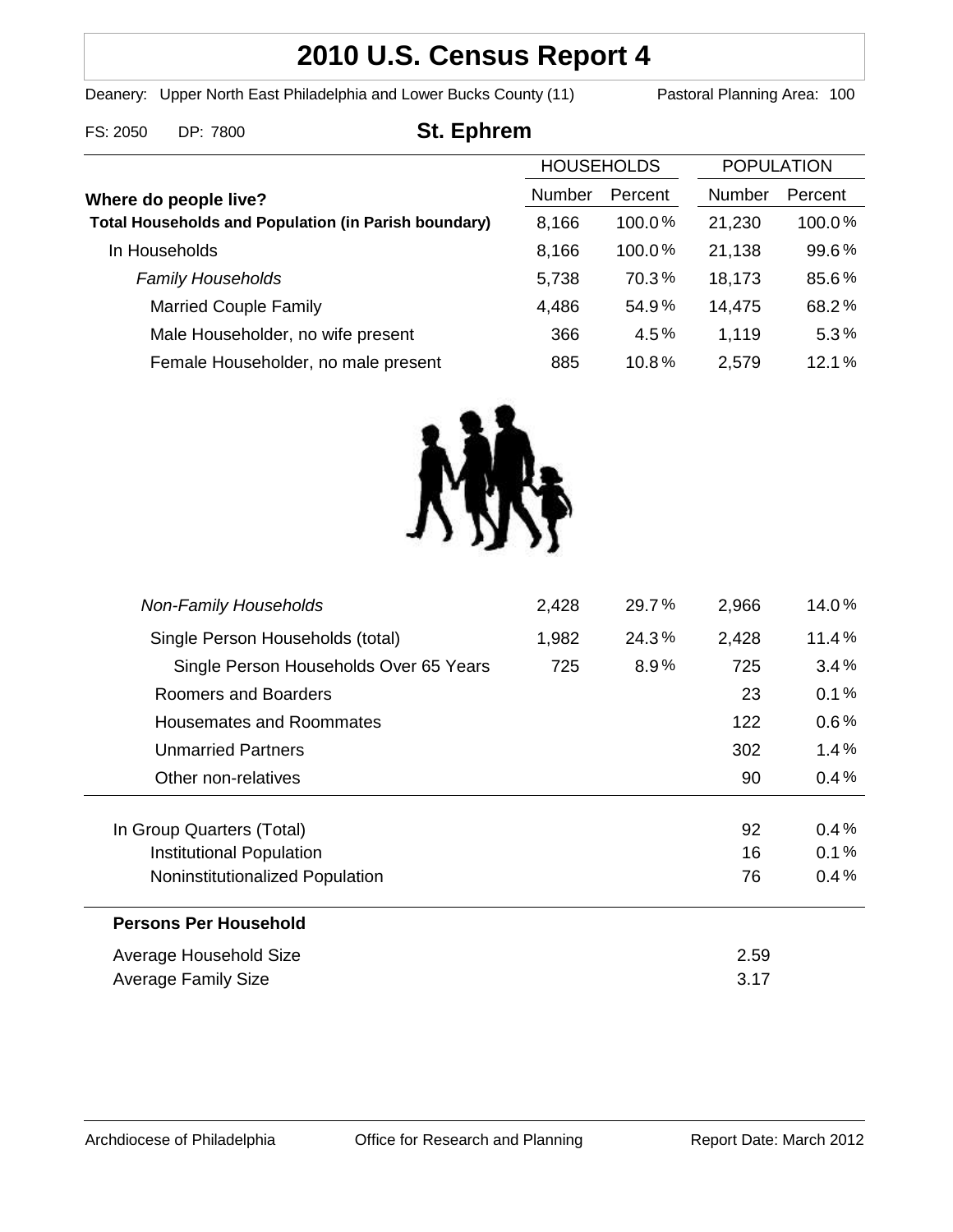# **2010 U.S. Census Report 4**

Deanery: Upper North East Philadelphia and Lower Bucks County (11) Pastoral Planning Area: 100

FS: 2050 DP: 7800 **St. Ephrem**

|                                                      |                | <b>POPULATION</b> |  |
|------------------------------------------------------|----------------|-------------------|--|
| Where do Children - Under Age 18 Live?               | Number         | Percent           |  |
| Total Children - Under Age 18 (in Parish boundary)   | 4,367          | 100.0%            |  |
| In Households                                        | 4,367          | 100.0%            |  |
| Householder or spouse is under 18                    | 1              | 0.0%              |  |
| With Related:                                        |                |                   |  |
| Married-Couple Family                                | 3,037          | 69.5%             |  |
| Male Householder, No Wife Present                    | 219            | 5.0%              |  |
| Female Householder, No Husband Present               | 619            | 14.2%             |  |
| <b>Other Related Householder</b>                     | 66             | 1.5%              |  |
| <b>With Non-Relatives</b>                            | 69             | 1.6%              |  |
| <b>Grandparent Householder</b>                       | 356            | 8.1%              |  |
| In Group Quarters                                    | 0              | 0.0%              |  |
| Institutionalized population                         | 0              | 0.0%              |  |
| Noninstitutionalized population                      | 0              | 0.0%              |  |
| Where do Adults - Age 65 and Older - Live?           |                |                   |  |
| Total Adults - Age 65 and Older (in Parish boundary) | 2,789          | 100.0%            |  |
| In Households                                        | 2,742          | 98.3%             |  |
| Family Households:                                   | 1,922          | 68.9%             |  |
| Is Householder or Spouse                             | 1,607          | 57.6%             |  |
| With Other Relative Householder                      | 48             | 1.7%              |  |
| With Non-Related Householder                         | 12             | 0.4%              |  |
| is Parent                                            | 186            | 6.7%              |  |
| is Parent-in-Law                                     | 68             | 2.4%              |  |
| In Non-family Households:                            | 820            | 29.4%             |  |
| Male Living Alone                                    | 198            | 7.1%              |  |
| Male not Living Alone                                | 26             | $0.9\%$           |  |
| Female Living Alone                                  | 528            | 18.9%             |  |
| Female not Living Alone                              | 20             | 0.7%              |  |
| Other                                                | 49             | 1.7%              |  |
| In Group Quarters                                    | 47             | 1.7%              |  |
| Institutionalized population                         | 15             | 0.5%              |  |
| Noninstitutionalized population                      | 32             | 1.2%              |  |
| Housing Units in the Parish boundary                 |                |                   |  |
| <b>Total Housing Units</b>                           | 8,633          | 100.0%            |  |
| Occupied                                             | 8,166          | 94.6%             |  |
| Owner-Occupied<br>Renter-Occupied                    | 6,025<br>2,141 | 69.8%<br>24.8%    |  |
| Vacant                                               | 467            | 5.4%              |  |
|                                                      |                |                   |  |

Archdiocese of Philadelphia **Office for Research and Planning** Report Date: March 2012